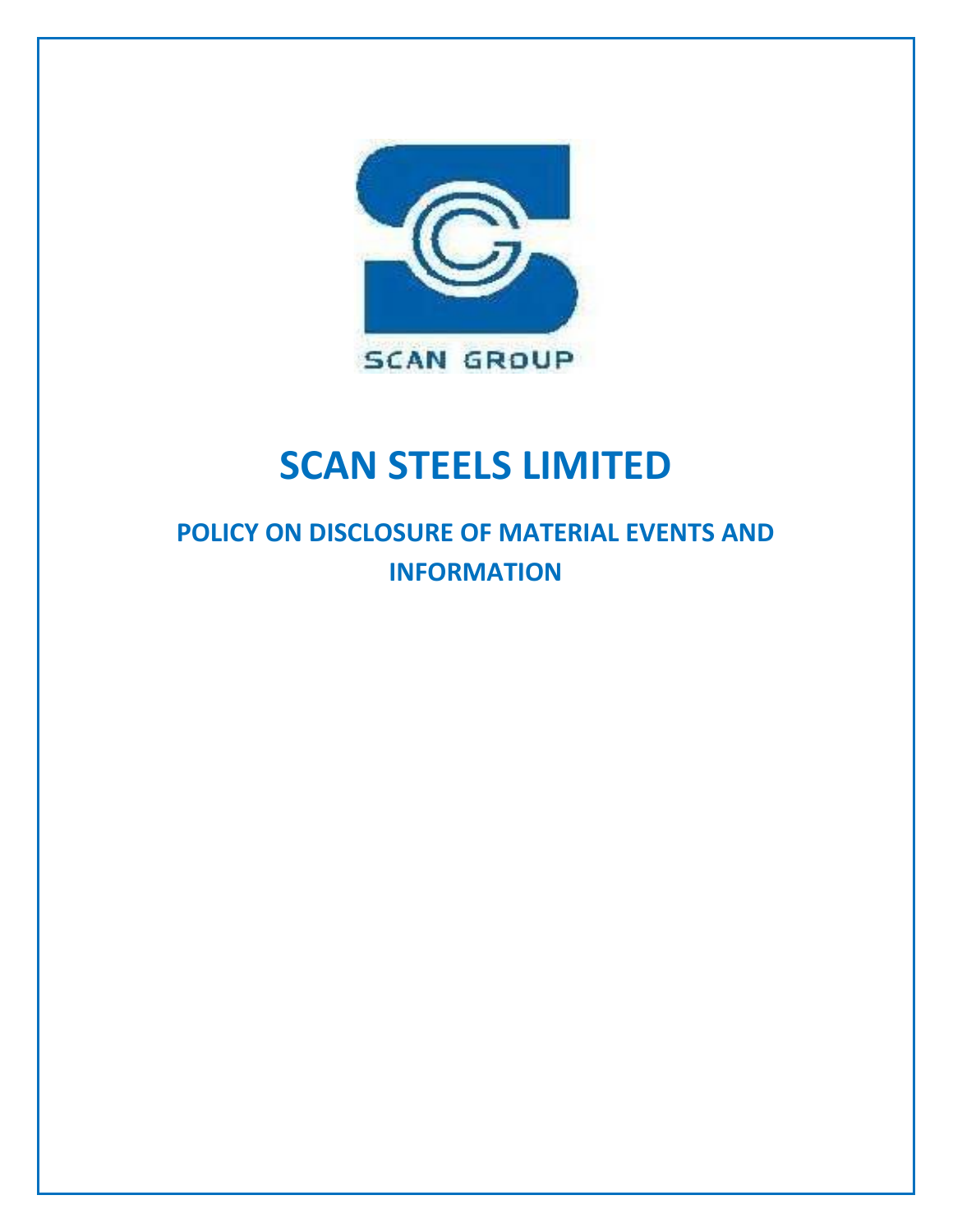#### **POLICY ON DISCLOSURE OF MATERIAL EVENTS / INFORMATION**

*[Under Regulation 30(4)(ii) of SEBI (Listing Obligations and Disclosure Requirements) Regulations, 2015]*

# **1. BACKGROUND**

Regulation 30 of Securities and Exchange Board of India (Listing Obligations and Disclosure Requirements) Regulations, 2015 [hereinafter referred to as "SEBI (LODR) Regulations"] mandates that every listed entity shall make disclosures of any events or information which, in the opinion of the Board of Directors of the listed company, is material as well as any price sensitive information. The listed entity shall frame a policy for determination of materiality, based on the specified criteria duly approved by its board of directors, which shall be disclosed on its website.

The Board of Directors of the listed entity shall authorize one or more Key Managerial Personnel for the purpose of determining materiality of an event or information for the purpose of making disclosures.

In view of the same, The Board of Directors (The "Board") of scan steels Limited (SSL) (the "Company") has adopted this "Material Events Policy" of Scan Steels Limited ("the Company" or "SSL") with regard to disclosure of material events which are necessary to be disclosed to the stock exchanges based on criteria as may be deemed necessary and has been adopted as part of this policy. The Board may review and amend this policy from time to time and In case any provisions of this Policy are contrary to or inconsistent with the provisions of the Companies Act, 2013, rules framed there under and Listing Regulations ("Statutory Provisions"), the provisions of Statutory Provisions shall prevail.

The Policy has been framed considering that stakeholders of the Company need timely, sufficient & reliable information and communication in a coherent manner regarding material events that matters / makes influence on the Company and also to comply with the regulatory requirements of Regulation 30 of the SEBI (LODR) Regulations.

The policy is also intended to define SSL's policy on disclosure of events / information and to provide guidance to the Board of Directors, KMPs and other executives and staff working in SSL in making decisions and undertaking regarding its responsibility about making public such events / information which may materially affect the performance of the company and thereby the share prices of the Company

The policy is framed for the purpose of systematic identification, categorization, review, disclosure and updation of website the details of information / events which are considered material or not but which may have a bearing on the performance of the Company.

All the Words and expressions used in this Policy, unless defined hereinafter, shall have meaning respectively assigned to them under the SEBI's LODR, 2015 and in the absence of its definition or explanation therein, as per the Companies Act, 2013 and the Rules, Notifications and Circulars made/issued there under, as amended from time to time.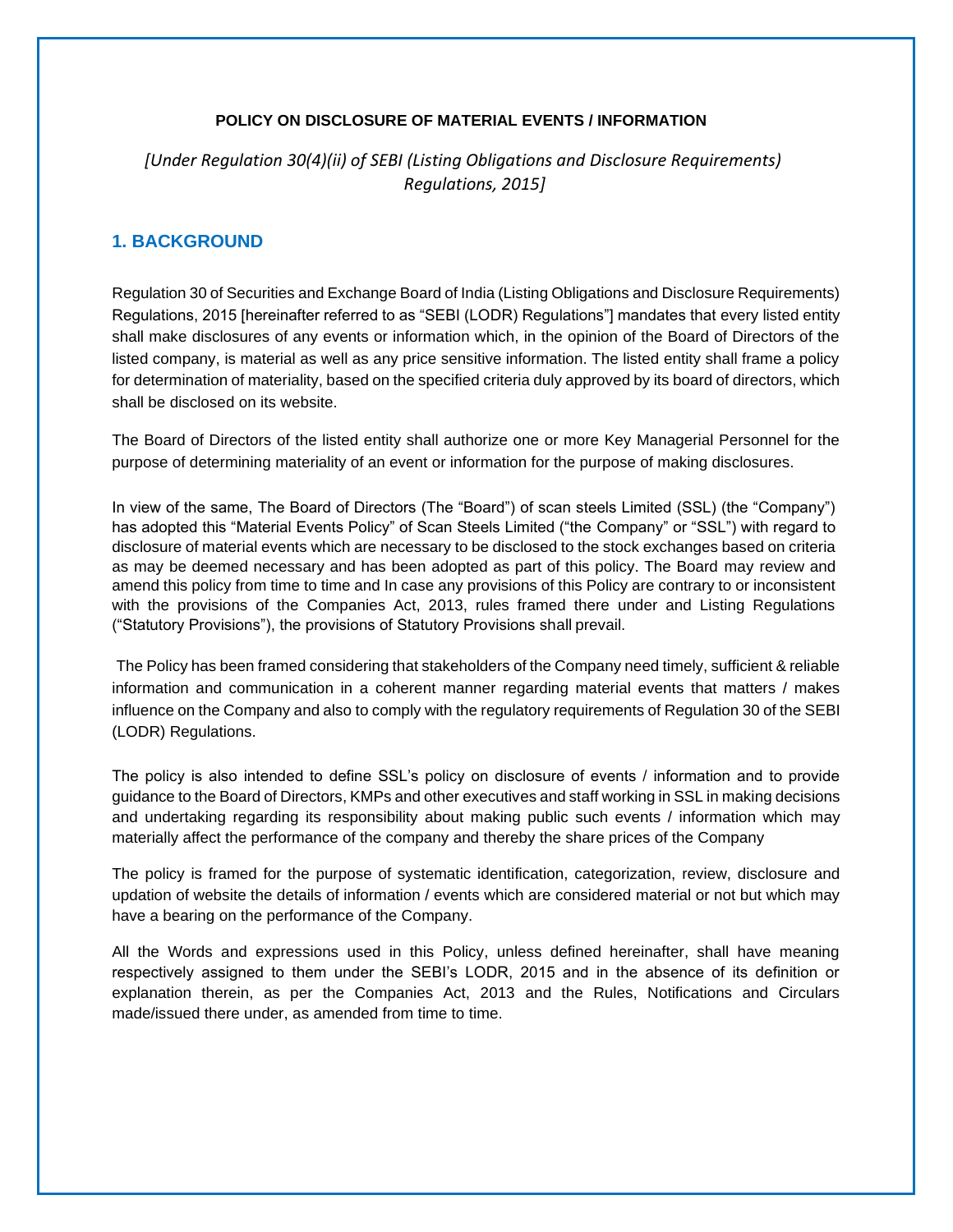# **2 . DEFINITIONS**

1. **Company** means "Scan Steels Limited" a Company incorporated under the Companies Act, 1956.

#### **2. Authorized Key Managerial Personnel**

Authorized Key Managerial Personnel Means Managing Director or Chief Financial Officer or Company Secretary & Compliance Officer of the Company, who are authorized, individually or jointly, for determining the materiality of an event or information that qualifies for disclosure and to decide the appropriate time and details of its disclosure to be made to the Stock Exchange(s).

#### **3. Price Sensitive Information**

"Price-sensitive information" means any information which relates, directly or indirectly, to the Company that is not generally available and which upon becoming generally available is likely to materially affect the price of securities of the Company.

- 4. **"Material Events"** are those that are specified in Para A of Part A of Schedule III of the LODR and the individual transaction or arrangement which, in the opinion of the Authorized Key Managerial Personnel is significant to the operations or performance of the Company as well as any price sensitive information.
- 5. **"Policy"** means Policy on Disclosure of Material Events / Information.
- 6. **"Other Events"** are those as may be decided from time to time and in accordance with Para B of Part A of Schedule III, as specified in sub-regulation (4)
- 7. **"LODR"** means the Securities and Exchange Board of India (Listing Obligations and Disclosure Requirements) Regulations, 2015
- 8. **"Schedule"** means Schedule III annexed to SEBI (LODR) Regulations, 2015.

#### **9. Compliance Officer**

Compliance Officer means "Company Secretary" of the Company.

**10. Stock Exchanges**

Stock Exchanges means where the Equity Shares of the Company are listed

11. **"Board of Directors or Board"** means the Board of Directors of Scan Steels Limited, as constituted from time to time.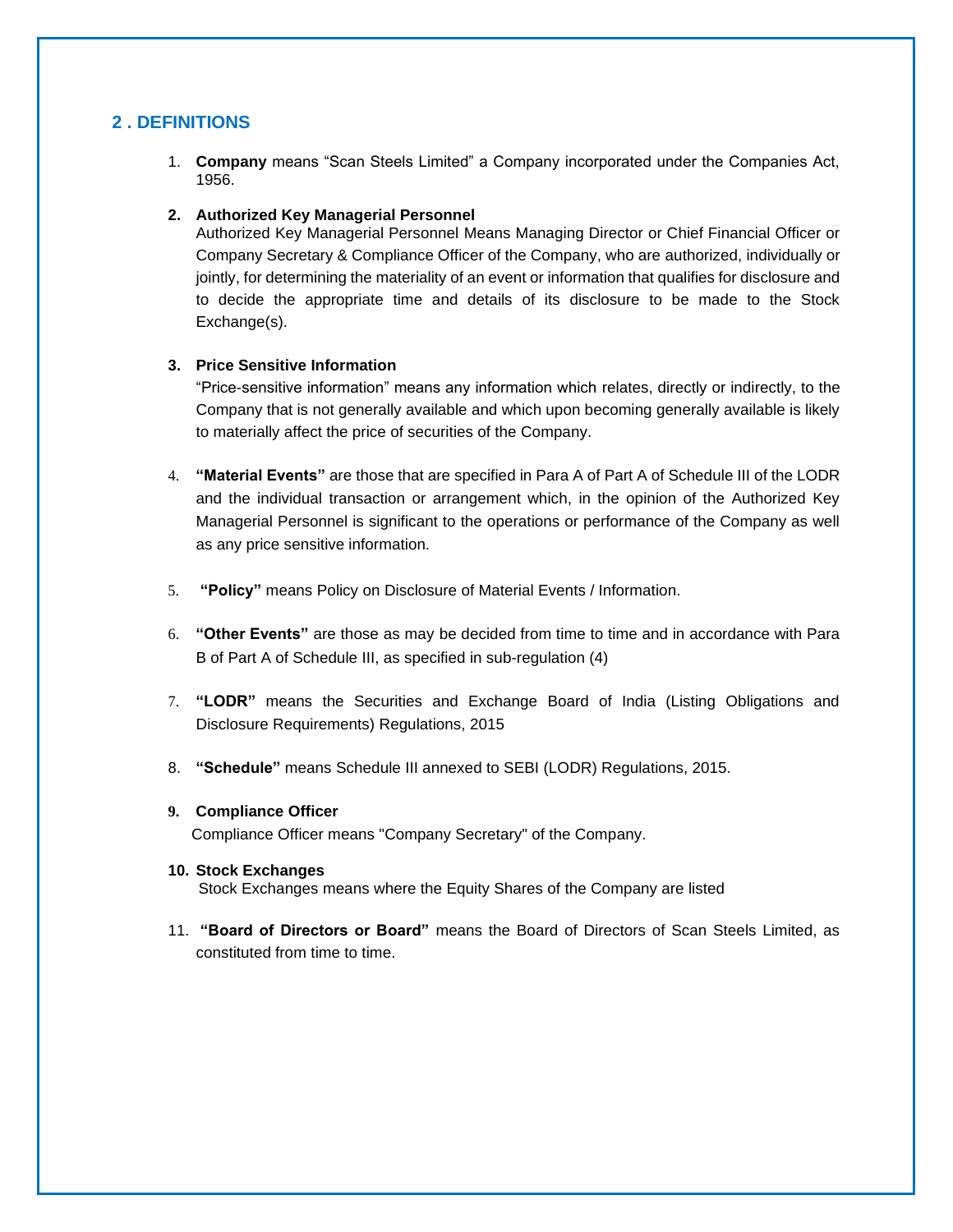# **3. INTERPRETATION**

Terms that have not been defined in this policy shall have the same meaning assigned to them in the SEBI (LODR) Regulations and Companies Act, 2013 as amended from time to time.

# **4. POLICY**

The Company will as soon as reasonably possible inform the Stock Exchange(s) of all the events or information which will have material impact on the performance/operations of the Company, as well as any price sensitive information.

The "Authorized Key Managerial Personnel" shall be entitled to take a view on the materiality of an event or information which are qualifying for disclosure as provided in Para B of Part A of Schedule III of the SEBI (LODR) Regulations and to decide the appropriate time at which such disclosure is to be made with the Stock Exchange(s) and details that may be disclosed in the best interest of present and potential investors.

# **5. REPORTING AND DISCLOSURE**

Regulation 30 of SEBI [LODR] Regulations, 2015, have categorized material events and information which will have bearing on the performance/operations of the Company. The disclosures of events and information which the Company shall make to the Stock Exchange(s) as broadly categorized under these regulations are as under –

- Events in category A shall be disclosed to Stock Exchanges without any application of the guidelines for materiality i.e. these are mandatorily to be disclosed irrespective of the extent of happening of event.
- Events that have been provided in category B shall be disclosed to Stock Exchanges upon application of the guidelines for materiality to be determined by the Authorized Key Managerial Personnel on the basis of criteria as mentioned in Regulation 30(4).
- Any other material event or information as per Category C, which have not been covered under category A & Category B, shall also be disclosed to the Stock Exchanges upon application of guidelines for materiality to be determined by the Authorized Key Managerial Personnel on the basis of criteria as mentioned in Regulation 30(4).

**Details of above events or information are provided in Annexure(s) forming part of this policy.**

#### **6.** CRITERION FOR DETERMINATION OF MATERIALITY

The following criterion/ thresholds shall be considered for determination of materiality of events and information:

#### Qualitative Materiality Criterion

a) The omission of an event or information, which is likely to result in discontinuity or alteration of event or information already available publicly; or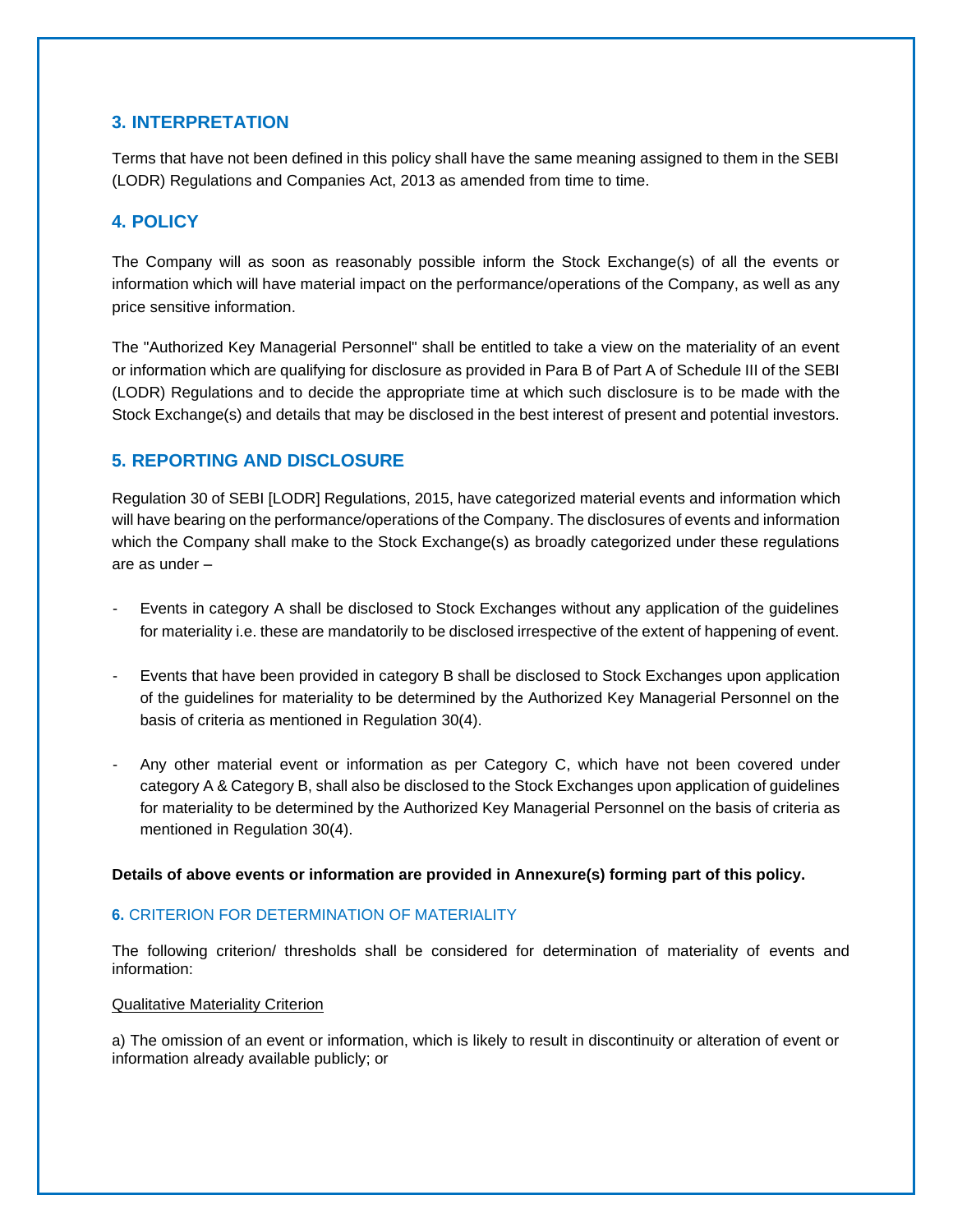b) The omission of an event or information is likely to result in significant market reaction if the said omission came to light at a later date;

c) In case where the criterion specified in sub-clauses (a) and (b) above are not applicable, an event/ information may be treated being material, if in the opinion of the Board of Directors of the Company, the event or information is considered material.

#### Quantitative Materiality Thresholds

The event or information the impact of which is more than 10% of the turnover or net worth of the Company, as the case may be. These thresholds shall be determined on the basis of audited financial statements of the Company for the preceding financial year.

#### **7. TIME LINE FOR DISCLOSURE**

- a. The Company shall disclose the material events as specified and within the time limit prescribed by SEBI from time to time.
- b. The Company shall first disclose to stock exchange(s) of all events or information, as specified in Part A of Schedule III of SEBI (LODR) Regulations or any other event or information considered material , as soon as reasonably possible and not later than twenty four hours from the occurrence of event or information:

Provided that in certain unavoidable circumstances or due to confidentiality of information for a limited period of time, the Company might delay in disclosing the material event/information to the stock exchange, in that case the disclosure regarding delay in disclosing the material event/ information along with the reasonable explanation and clarification will be disseminated to the stock exchange by the Compliance Officer of the Company.

Provided further that disclosure with respect to events specified in Sub-Para 4 of Para A of Part A of Schedule III shall be made within thirty minutes of the conclusion of the board meeting.

- c. The Company shall, with respect to disclosures referred to in SEBI (LODR) Regulations, make disclosures updating material developments on a regular basis, till such time the event is resolved / closed, with relevant explanations.
- d. The Company shall disclose all material events or information with respect to its material subsidiaries, if any, to the stock exchanges, where the shares of the Company are listed.
- e. The Company shall provide specific and adequate reply to all queries raised by stock exchange(s) with respect to any events or information.

#### **8.WHEN AN EVENT/INFORMATION HAS OCCURRED**

The Company may be confronted with the question as to when an event/information can be said to have occurred.

In certain instances, the answer to above question would depend upon the stage of discussion, negotiation or approval and in other instances where there is no such discussion, negotiation or approval required viz. in case of natural calamities, disruptions etc., and the answer would depend upon the timing when the Company became aware of the event/information.

Any event or information can be said to occur in the following manner:

(a) Event(s) or information occurred which have been initiated by the Company can be said to have occurred upon receipt of approval or decision of Board of Directors e.g. further issue of capital by rights issuance and in certain events/information after receipt of approval of both i.e. Board of Directors and Shareholders.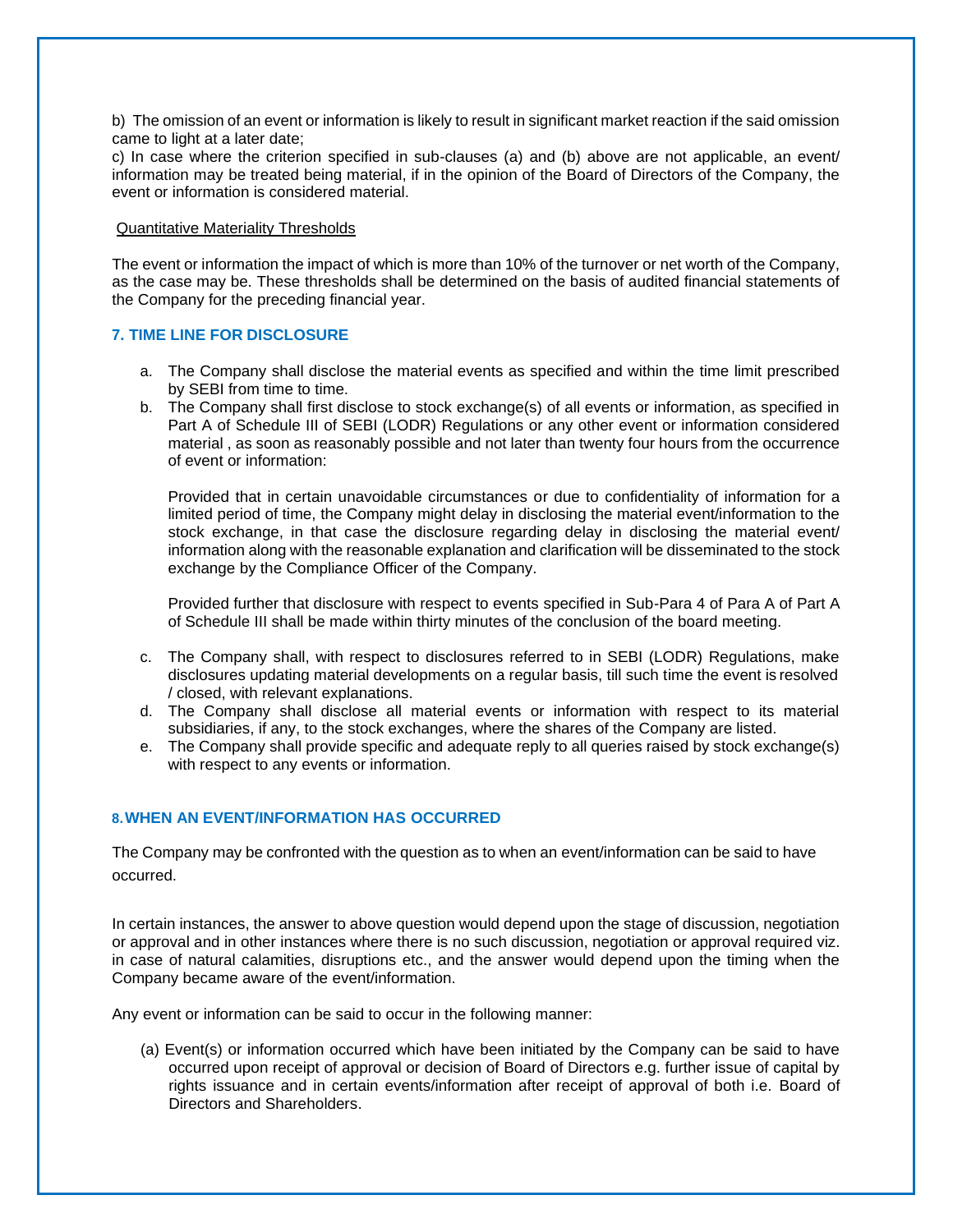However, considering the price sensitivity involved, for certain events e.g. decision on declaration of dividends etc., disclosure shall be made on receipt of approval of the event by the Board of Directors, pending Shareholder's approval.

(b) Event(s) or information other than those covered in (a), can be said to have occurred when a Company becomes aware of the events/information, or as soon as, an officer of the Company has, or ought to have reasonably come into possession of the information in the course of the performance of his duties.

Here, the term 'officer' shall have the same meaning as defined under the Companies Act, 2013 and shall also include promoter of the Company.

#### **9. GUIDELINES**

All disclosures made under Regulations 30 of the SEBI (LODR) Regulations shall contain minimum information as stated hereunder in case of happening/reporting of any below mentioned event:

#### **1. Disclosure content to report change in General Character of Business**

- a. Nature of arrangements that lead to change in general character of business
- b. Rationale for such change in character of business.
- c. Benefits / impact of such change in character of business, if any.

#### **2. Disclosure content to report disruption of operations due to natural calamity:**

- a. On occurrence of such event keep exchanges informed of the occurrence of such disruptive natural calamity.
- b. Company shall inform the Exchange(s) as soon as possible but not later than 15 days from the time of occurrence of the disruptive natural calamity. If for any reason, the impact assessment is not completed in 15 days' time, the Company shall inform the Exchange(s) about the status of assessment and expected date by which assessment will be completed.
- c. This disclosure shall also include whether this risk is covered by insurance and the value of insurance cover.
- d. Inform the Exchange(s) as and when Company, in its judgment considers that normalcy is restored.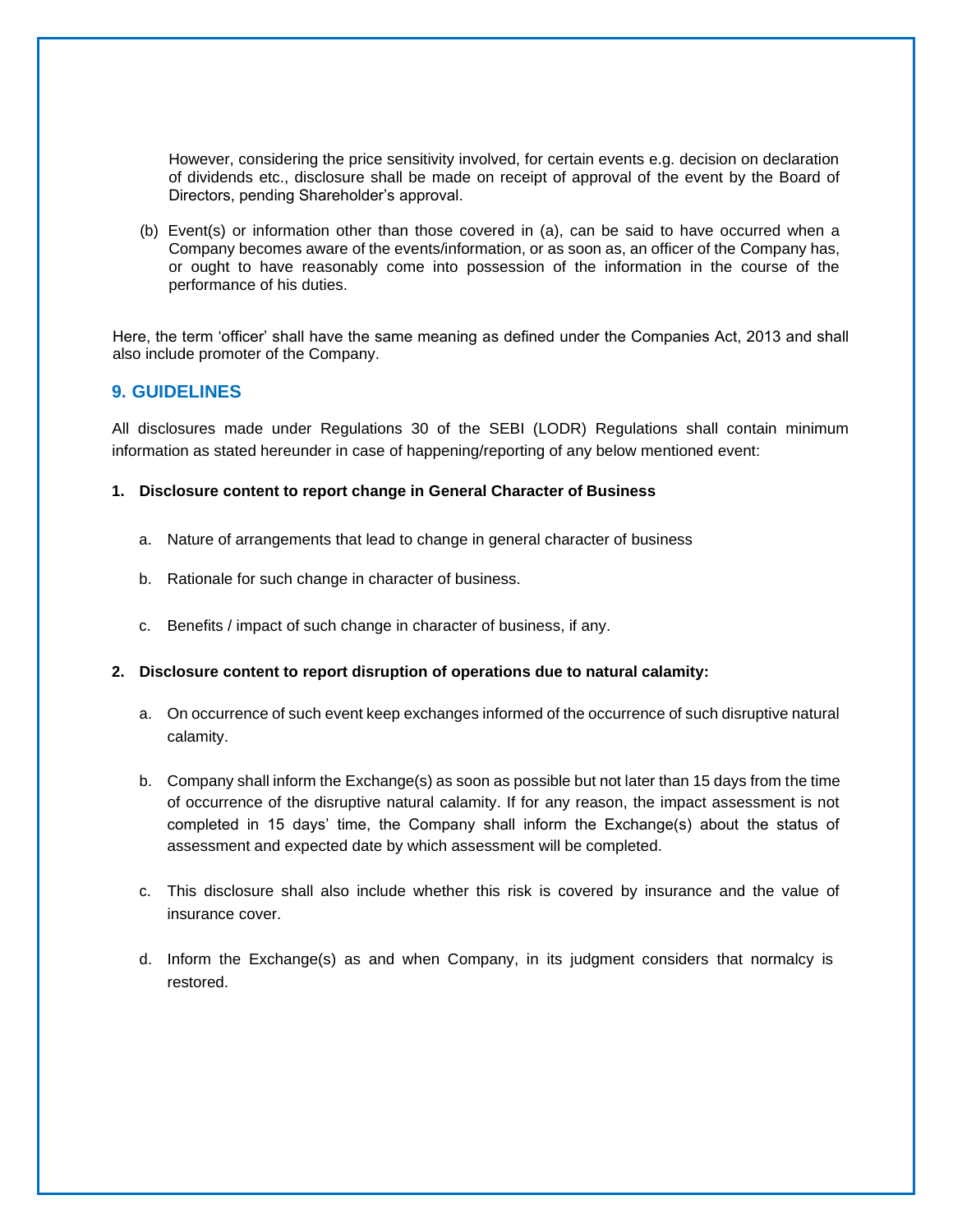#### **3. Disruption of operations due to events such as strikes, lockouts etc.**

#### **At the time of occurrence:**

- a. Impact on the production/operations in case of strikes/lock outs.
- b. Factory/unit where the strike/lock out takes place including reasons for such strike.

#### **Periodically, till complete normalcy is restored:**

- a. The impact of the strike/lock out in some quantifiable terms
- b. Steps taken for restoration of normalcy
- c. Inform the Exchange(s) as and when strike/lock out is called off along with quantitative information on actual impact of such strike / lock out.

#### **4. Disclosure on commencement or closure of commencement operations**

- a. Company will inform the Exchange(s) if and when a material commercial production or service is commenced or shut down.
- b. The disclosure should also include projected financial impact with appropriate disclaimers.
- c. Company shall issue a clarification to the Exchange(s) if there is a material variation in the disclosures made earlier in this regard.

# **5. Disclosures regarding pricing/realization/profitability arising out of change in the regulatory framework**

- a. Company shall inform the Exchange(s) about material changes in pricing/realization/profitability arising out of change in the regulatory framework.
- b. The disclosure may also quantify impact of such regulatory framework.

# **6. Disclosure relating to litigation/dispute/regulatory action with a material impact**

- a. Company shall keep the Exchange(s) informed of any litigation/dispute developments with respect to any dispute in conciliation proceedings, litigation, assessment, adjudication or arbitration to which it is a party or the outcome of which can reasonably be expected to have a material impact on its present or future operations or its profitability or financials.
- b. The Company shall keep the Exchange(s) informed of cessation/conclusion/settlement of the above said litigation/dispute along with the concluding order or concluding settlement information.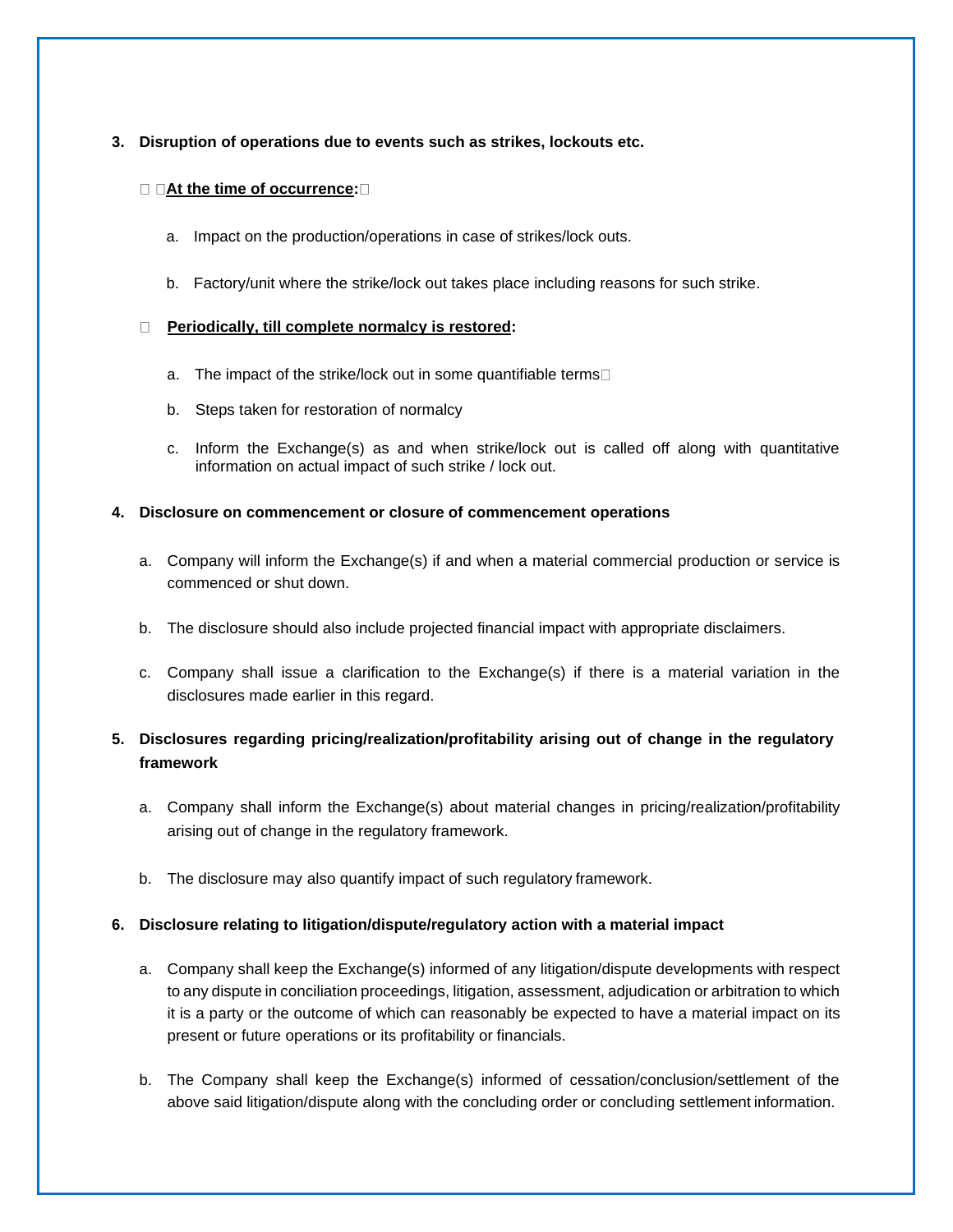#### **7. Revision in Ratings**

- a. The Company shall promptly notify the Exchange(s), but not later than 24 hours, the details of any rating or revision in rating assigned to any debt or equity instrument of Company.
- b. In case of downward rating, the disclosure may include reasons published by rating agency for such downward rating.

#### **8. Any other Information requiring disclosure**

- a. Such details as may be necessary to give the shareholders and general public sufficient information to form a fair view on the price of the securities of the Company.
- b. The disclosure guidelines prescribed by the Stock Exchange(s), if any shall be adhered to.

# **10. AUTHORITY FOR DETERMINATION OF MATERIALITY OF EVENTS / INFORMATION**

The Key Managerial Personnel (KMPs) consisting of the Managing Director, Chief Finance Officer and the Company Secretary are hereby jointly and severally authorised to determine whether the event / information is material or not and in turn about its time line for disclosure based on the category of information as specified above to the stock exchanges, subject to such information being placed prior to or at the immediate Board Meeting held after the said information being made public

#### **11. WEBSITE UPDATION / UPDATES TO STOCK EXCHANGES**

The Company shall update all disclosures made under the policy to the stock exchanges in its website and shall be continue to hosted in the website for a minimum period of five years and thereafter archived as per web archival policy of the Company

**Archival Policy of the Company**: The Company shall host the disclosures as required under the Companies Act, 2013 and Rules thereof, SEBI Act, SEBI Rules and Regulations, Taxation Laws, other statutory Acts and Rules as amended time to time on the website of the Company for a period of minimum five years from the date of hosting except any specific time period specified for thereof.

the company Secretary, of the Company, shall give updates to the Board of Directors and to the Stock Exchanges on any material event that may have been first informed to the stock exchanges including further developments, if any, on such events. Such updates shall also be hosted on the website of the Company.

# **12. AUTHORISATION TO KMPS TO SUO MOTO ACCEPT / DENY REPORTED EVENT OR INFORMATION**

The Key Managerial Personnel (KMPs) consisting of the Managing Director, Chief Finance Officer and the Company Secretary are hereby jointly and severally authorized to suo moto accept / deny any report event or information, which has been unauthorizedly made public by media or by any other means including but not limited to electronic means. They are further authorized to respond to the rumors amongst the general public, which has no basis or documentation, in a way which best protect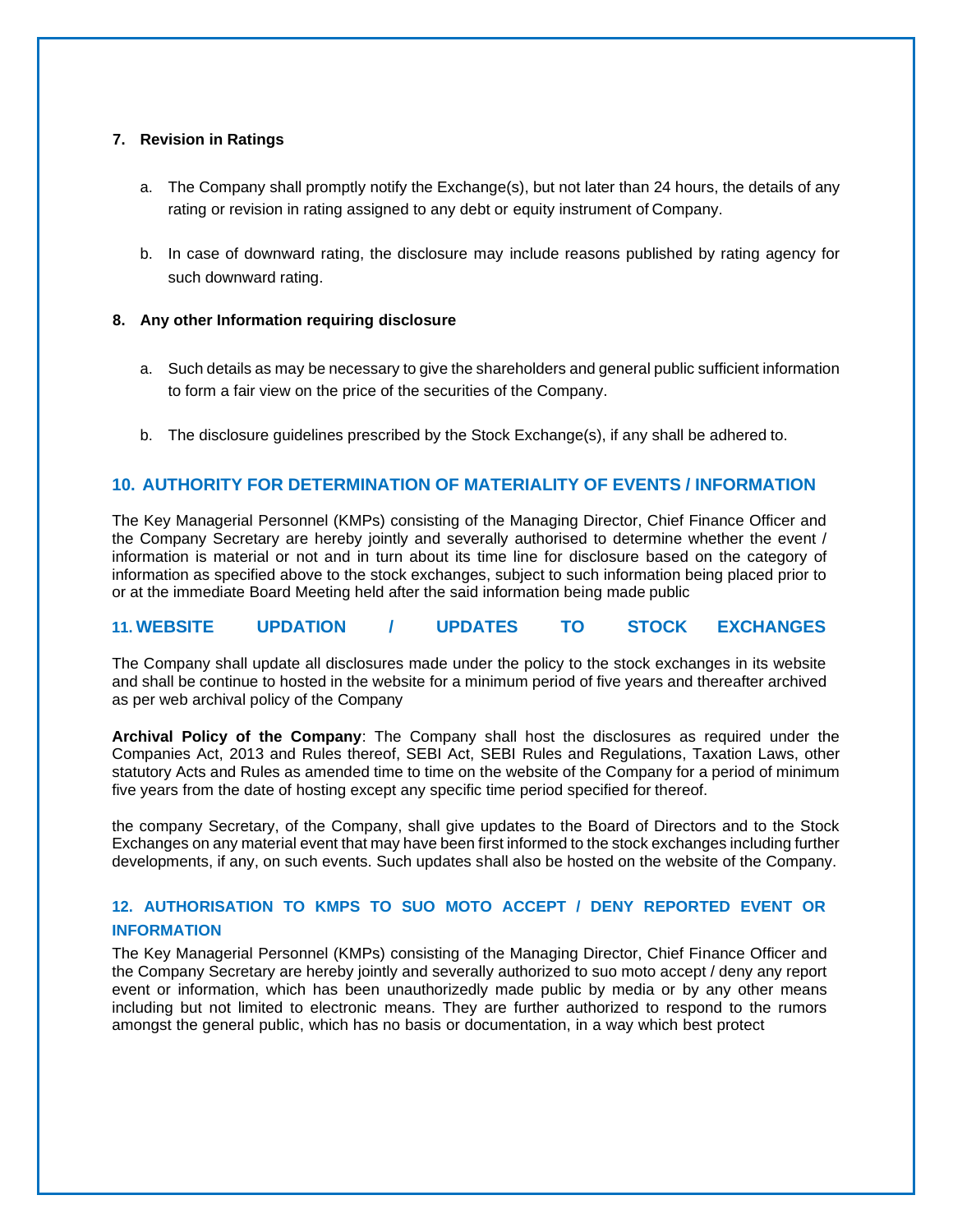the interests of the Company. Such action taken by the KMPs shall however, be brought to the attention of the Board of Directors at its immediately subsequent meeting.

#### **13. IMPLEMENTATION**

SSL will adhere to highest standards with regard to the implementation of this policy. The Executive Director and Compliance Officer of the Company shall have overall responsibility for implementing of this policy and shall take internal/external approvals, wherever necessary.

#### **14. COMPLIANCE OFFICER**

The Compliance Officer for the Purpose of complying with the provisions of LODR, 2015 shall be the Company Secretary of the Company.

#### **15. POLICY REVIEW**

This policy shall be subject to review as may be deemed necessary and to comply with any regulatory amendments or statutory modifications and subject to the necessary approvals of the Board of Directors

#### **16. BOARD'S APPROVAL**

This policy was approved by the Board of Directors at its meeting held on **25 November, 2015** and shall be effective from 1st December, 2015 (Further Amended from time to time)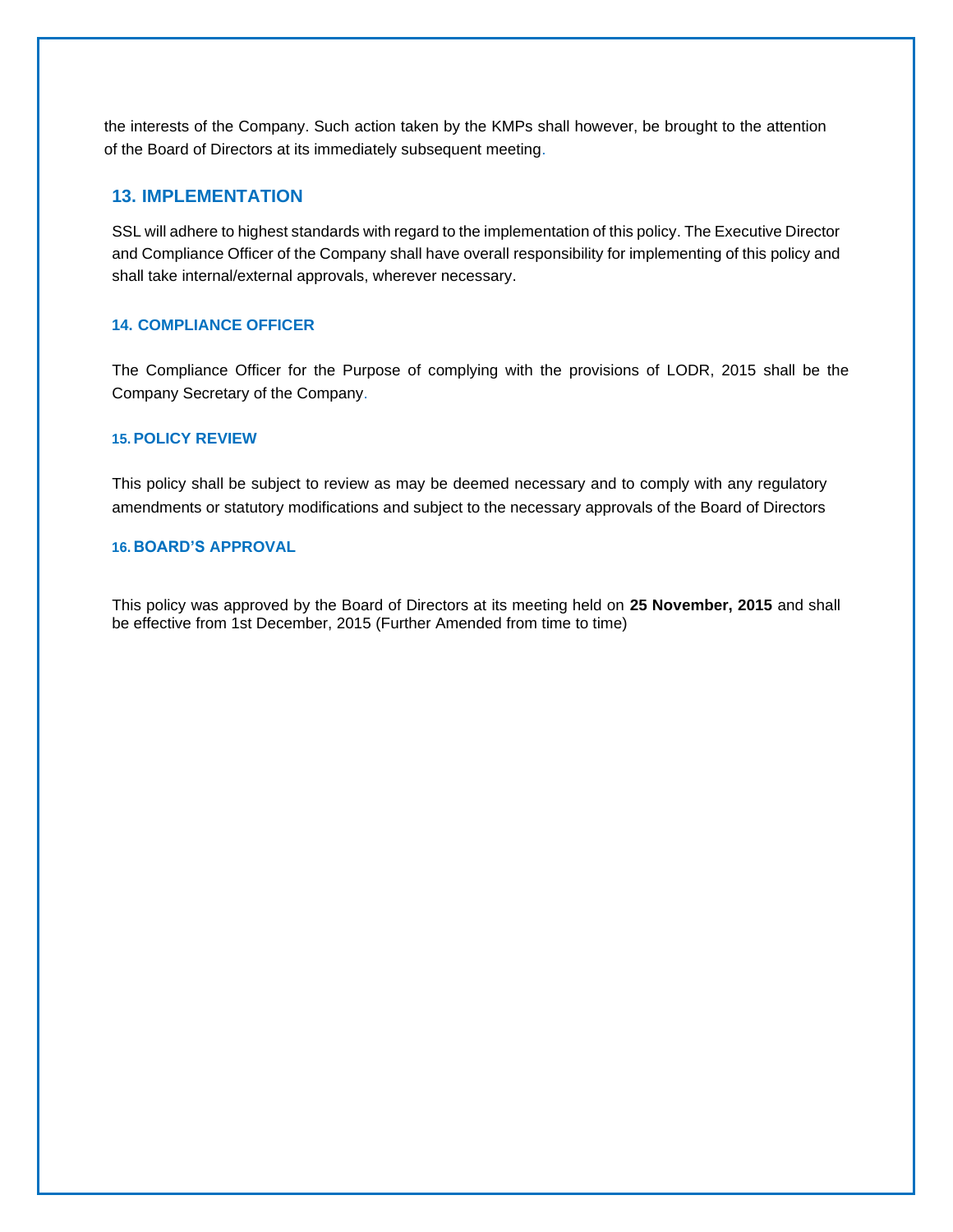#### **ANNEXURE**

# **A) EVENTS WHICH SHALL BE DISCLOSED WITHOUT ANY APPLICATION OF THE GUIDELINES FOR MATERIALITY AS SPECIFIED IN SUB-REGULATION (4) OF REGULATION (30) OF SEBI [LODR] REGULATIONS, 2015.**

1. Acquisition(s) (including agreement to acquire), Scheme of Arrangement (amalgamation/ merger/ demerger/restructuring), or sale or disposal of any unit(s), division(s) or subsidiary of the listed entity or any other restructuring.

Explanation.- For the purpose of this sub-para, the word 'acquisition' shall mean,-

- i) acquiring control, whether directly or indirectly; or,
- ii) acquiring or agreeing to acquire shares or voting rights in, a company, whether directly or indirectly, such that
	- a. the listed entity holds shares or voting rights aggregating to five per cent or more of the shares or voting rights in the said company, or;
	- b. there has been a change in holding from the last disclosure made under sub-clause (a) of clause (ii) of the Explanation to this sub-para and such change exceeds two percent of the total shareholding or voting rights in the said company.
- 2. Issuance or forfeiture of securities, split or consolidation of shares, buyback of securities, any restriction on transferability of securities or alteration in terms or structure of existing securities including forfeiture, reissue of forfeited securities, alteration of calls, redemption of securities etc.
- 3. Revision in Rating(s).
- 4. Outcome of Meetings of the board of directors: The listed entity shall disclose to the Exchange(s), within 30 minutes of the closure of the meeting, held to consider the following:
- a. dividends and/or cash bonuses recommended or declared or the decision to pass any dividend and the date on which dividend shall be paid/dispatched;
- b. any cancellation of dividend with reasons thereof;
- c. the decision on buyback of securities;
- d. the decision with respect to fund raising proposed to be undertaken.
- e. increase in capital by issue of bonus shares through capitalization including the date on which such bonus shares shall be credited/dispatched;
- f. reissue of forfeited shares or securities, or the issue of shares or securities held in reserve for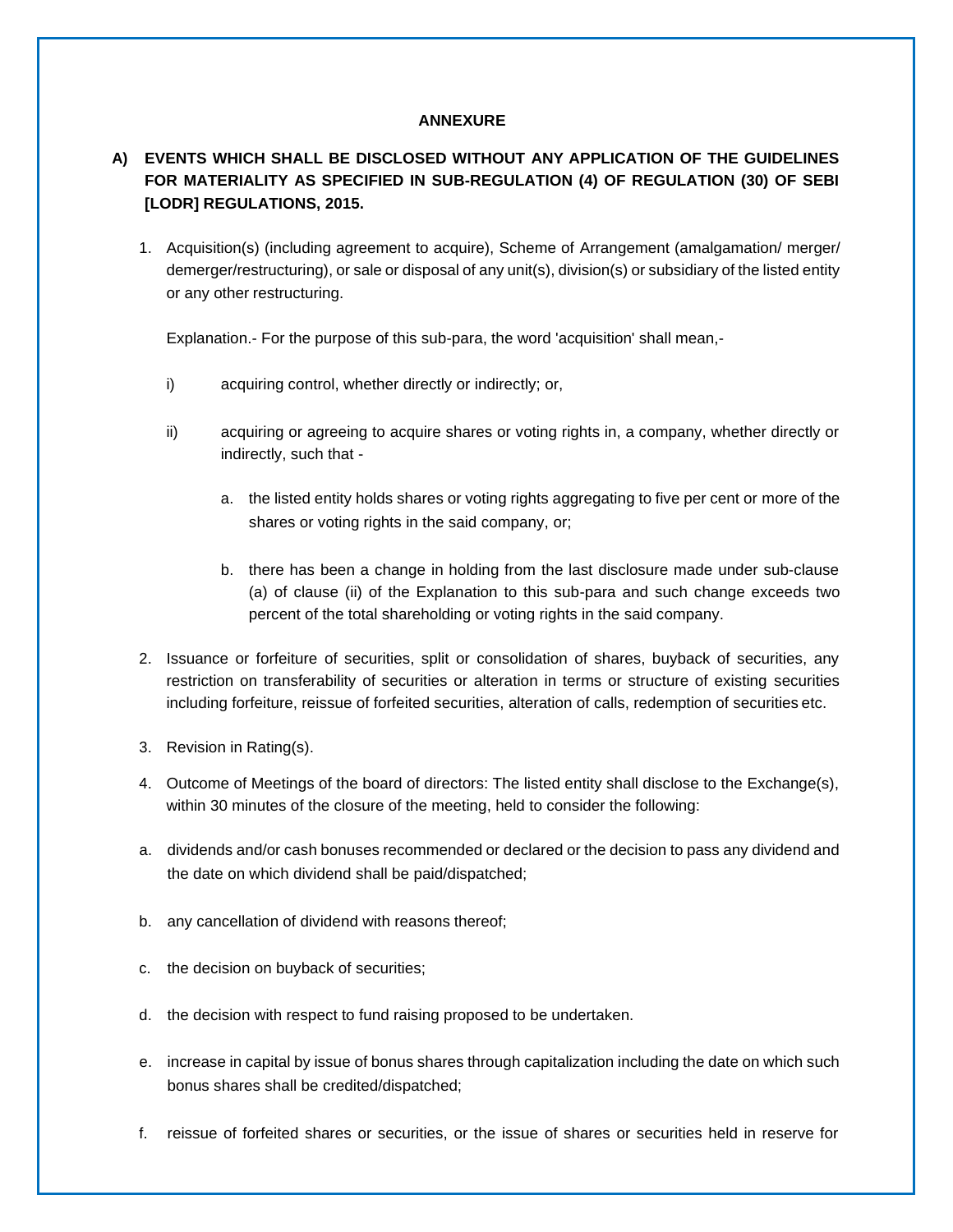future issue or the creation in any form or manner of new shares or securities or any other rights, privileges or benefits to subscribe to;

- g. short particulars of any other alterations of capital, including calls;
- h. financial results;
- i. decision on voluntary delisting by the listed entity from stock exchange(s).
- 5. Agreements (viz. shareholder agreement(s), joint venture agreement(s), family settlement agreement(s) (to the extent that it impacts management and control of the listed entity), agreement(s)/treaty(ies)/contract(s) with media companies) which are binding and not in normal course of business, revision(s) or amendment(s) and termination(s) thereof.
- 6. Fraud/defaults by promoter or key managerial personnel or by listed entity or arrest of key managerial personnel or promoter.
- 7. Change in directors, key managerial personnel (Managing Director, Chief Executive Officer, Chief Financial Officer, Company Secretary etc.), Auditor and Compliance Officer.
- 7A. In case of resignation of the auditor of the listed entity, detailed reasons for resignation of auditor, as given by the said auditor, shall be disclosed by the listed entities to the stock exchanges as soon as possible but not later than twenty four hours of receipt of such reasons from the auditor.
- 7B Resignation of independent director including reasons for resignation:

In case of resignation of an independent director of the listed entity, within seven days from the date of resignation, the following disclosures shall be made to the stock exchanges by the listed entities:

i. Detailed reasons for the resignation of independent directors as given by the said director shall be disclosed by the listed entities to the stock exchanges.

ii. The independent director shall, along with the detailed reasons, also provide a confirmation that there is no other material reasons other than those provided.

iii. The confirmation as provided by the independent director above shall also be disclosed by the listed entities to the stock exchanges along with the detailed reasons as specified in sub-clause (i) above.

- 8. Appointment or discontinuation of share transfer agent.
- 9. Resolution plan/ Restructuring in relation to loans/ borrowings from banks / financial institutions including the following details: Corporate debt restructuring.
	- i Decision to initiate resolution of loans/borrowings;
	- ii. Signing of Inter-Creditors Agreement (ICA) by lenders;
	- iii. Finalization of Resolution Plan;
	- iv. Implementation of Resolution Plan;

v. Salient features, not involving commercial secrets, of the resolution/ restructuring plan as decided by lenders.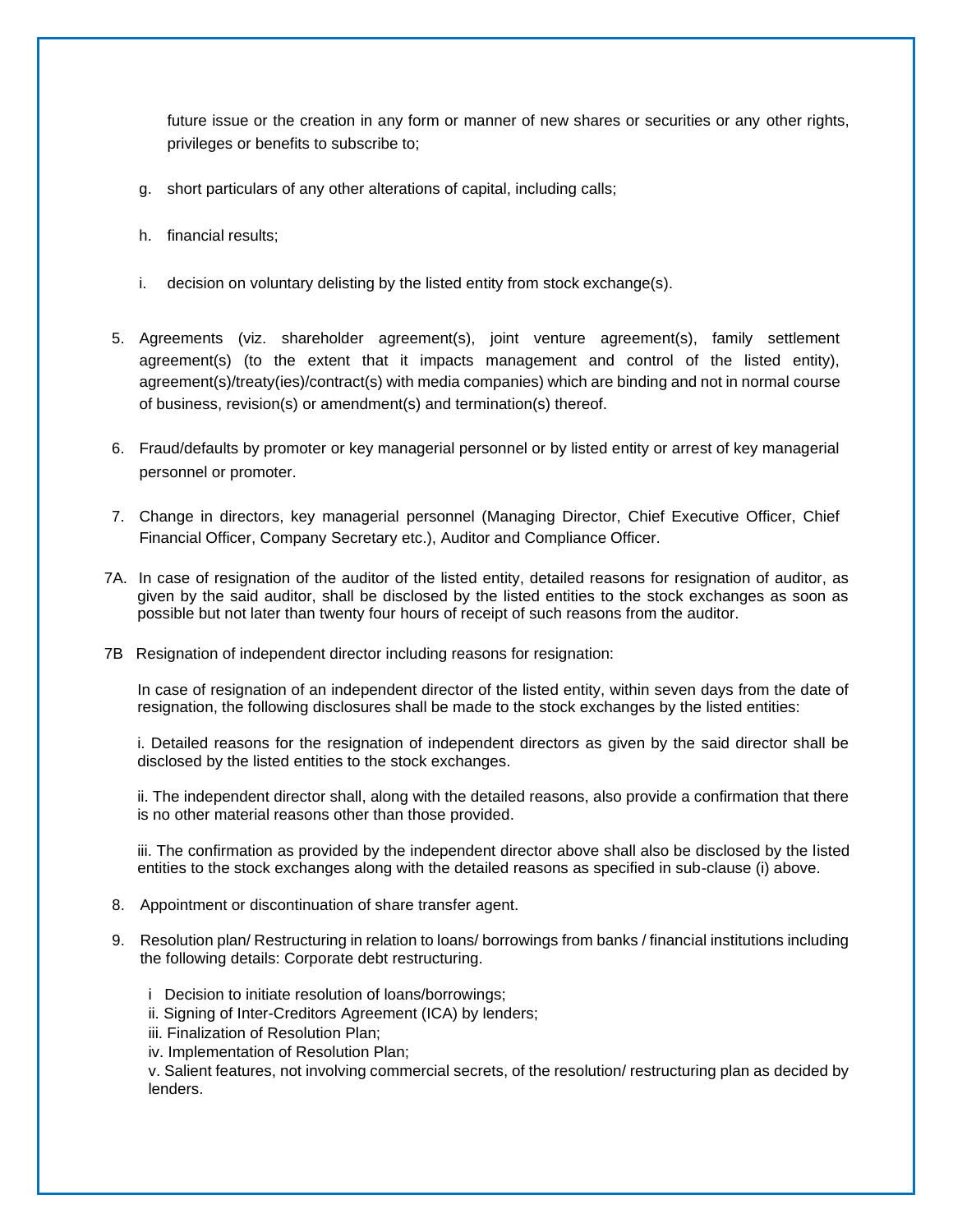10. One time settlement with a bank.

11. Reference to BIFR and winding-up petition filed by any party / creditors.

- 12. Issuance of Notices, call letters, resolutions and circulars sent to shareholders, debenture holders or creditors or any class of them or advertised in the media by the listed entity.
- 13. Proceedings of Annual and extraordinary general meetings of the listed entity.
- 14. Amendments to memorandum and articles of association of listed entity, in brief.
- 15. (a) Schedule of analysts or institutional investors meet and presentations made by the listed entity to analysts or institutional investors.

(b) Audio or video recordings and transcripts of post earnings/quarterly calls, by whatever name called, conducted physically or through digital means, simultaneously with submission to the recognized stock exchange(s), in the following manner:

i. the presentation and the audio/video recordings shall be promptly made available on the website and in any case, before the next trading day or within twenty-four hours from the conclusion of such calls, whichever is earlier;

ii. the transcripts of such calls shall be made available on the website within five working days of the conclusion of such calls:

16. The following events in relation to the corporate insolvency resolution process (CIRP) of a listed corporate debtor under the Insolvency Code:

a. Filing of application by the corporate applicant for initiation of CIRP, also specifying the amount of default;

b. Filing of application by financial creditors for initiation of CIRP against the corporate debtor, also specifying the amount of default;

c. Admission of application by the Tribunal, along with amount of default or rejection or withdrawal, as applicable;

d. Public announcement made pursuant to order passed by the Tribunal under section 13 of Insolvency Code;

e. List of creditors as required to be displayed by the corporate debtor under regulation 13(2)(c) of the IBBI (Insolvency Resolution Process for Corporate Persons) Regulations, 2016;

f. Appointment/ Replacement of the Resolution Professional;

g. Prior or post-facto intimation of the meetings of Committee of Creditors;

h. Brief particulars of invitation of resolution plans under section 25(2)(h) of Insolvency Code in the Form specified under regulation 36A(5) of the IBBI (Insolvency Resolution Process for Corporate Persons) Regulations, 2016;

i. Number of resolution plans received by Resolution Professional;

j. Filing of resolution plan with the Tribunal;

k. Approval of resolution plan by the Tribunal or rejection, if applicable;

l. Specific features and details of the resolution plan as approved by the Adjudicating Authority under the Insolvency Code, not involving commercial secrets, including details such as:

i. Pre and Post net-worth of the company;

ii. Details of assets of the company post CIRP;

iii. Details of securities continuing to be imposed on the companies' assets;

iv. Other material liabilities imposed on the company;

v. Detailed pre and post shareholding pattern assuming 100% conversion of convertible securities;

vi. Details of funds infused in the company, creditors paid-off;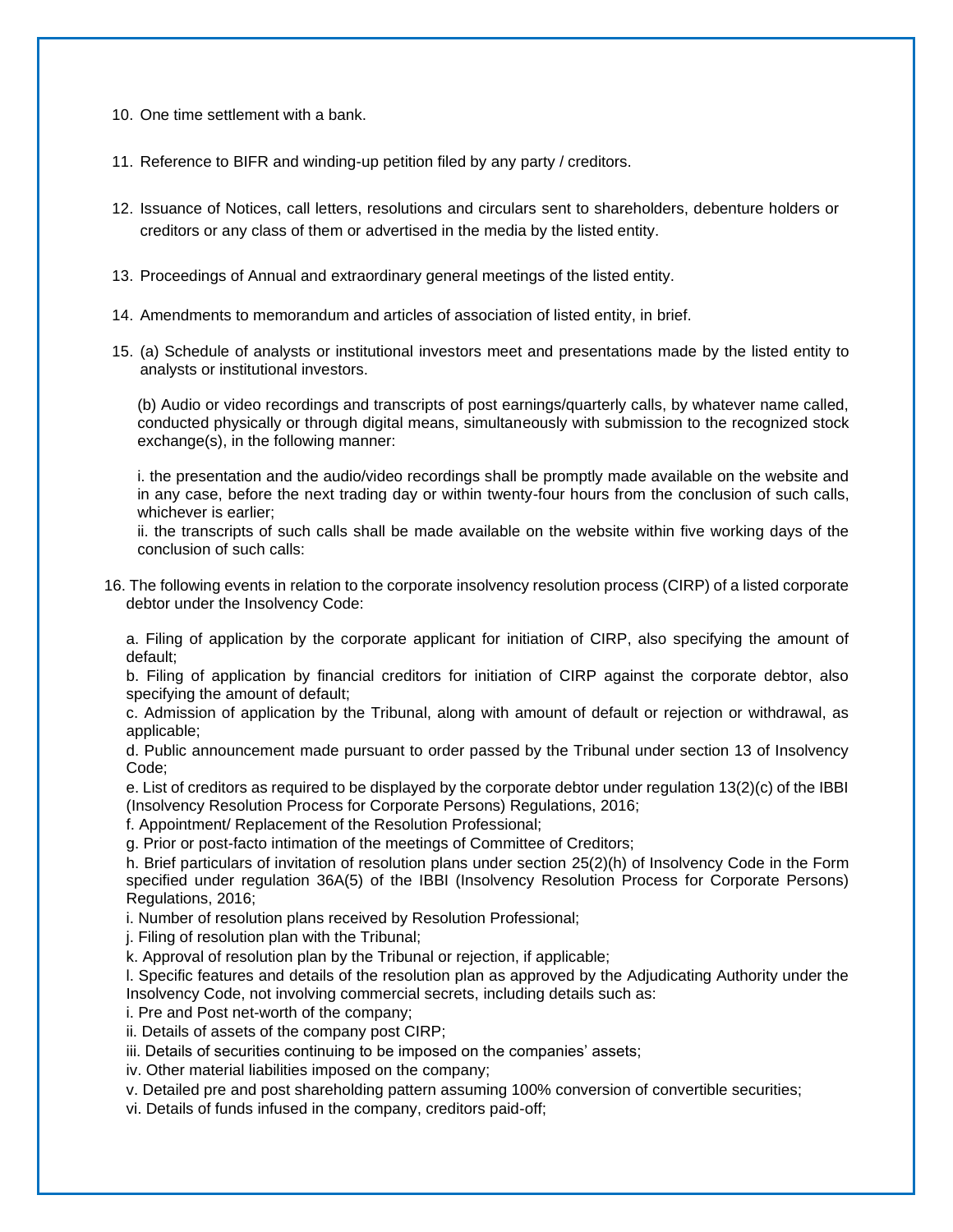vii. Additional liability on the incoming investors due to the transaction, source of such funding etc.;

viii. Impact on the investor – revised P/E, RONW ratios etc.;

ix. Names of the new promoters, key managerial persons(s), if any and their past experience in the business or employment. In case where promoters are companies, history of such company and names of natural persons in control;

- x. Brief description of business strategy
- m. Any other material information not involving commercial secrets.
- n. Proposed steps to be taken by the incoming investor/acquirer for achieving the MPS;
- o. Quarterly disclosure of the status of achieving the MPS;
- p. The details as to the delisting plans, if any approved in the resolution plan.
- 17. Initiation of Forensic audit: In case of initiation of forensic audit, (by whatever name called), the following disclosures shall be made to the stock exchanges by listed entities:

a. The fact of initiation of forensic audit along-with name of entity initiating the audit and reasons for the same, if available;

b. Final forensic audit report (other than for forensic audit initiated by regulatory / enforcement agencies) on receipt by the listed entity along with comments of the management, if any.

# **B) EVENTS WHICH SHALL BE DISCLOSED UPON APPLICATION OF THE GUIDELINES FOR MATERIALITY REFERRED IN SUB-REGULATION (4) OF REGULATION (30) OF SEBI [LODR] REGULATIONS, 2015.**

- 1. Commencement or any postponement in the date of commencement of commercial production or commercial operations of any unit/division.
- 2. Change in the general character or nature of business brought about by arrangements for strategic, technical, manufacturing, or marketing tie-up, adoption of new lines of business or closure of operations of any unit/division (entirety or piecemeal).
- 3. Capacity addition or product launch.
- 4. Awarding, bagging/ receiving, amendment or termination of awarded/ bagged orders/contracts not in the normal course of business.
- 5. Agreements (viz. loan agreement(s) (as a borrower) or any other agreement(s) which are binding and not in normal course of business) and revision(s) or amendment(s) or termination(s) thereof.
- 6. Disruption of operations of any one or more units or division of the listed entity due to natural calamity (earthquake, flood, fire etc.), force majeure or events such as strikes, lockouts etc.
- 7. Effect(s) arising out of change in the regulatory framework applicable to the listed entity.
- 8. Litigation(s) / dispute(s) / regulatory action(s) with impact.
- 9. Fraud/defaults etc. by directors (other than key managerial personnel) or employees of listed entity.
- 10. Options to purchase securities including any ESOP / ESPS Scheme.
- 11. Giving of guarantees or indemnity or becoming a surety for any third party.
- 12. Granting, withdrawal, surrender, cancellation or suspension of key licenses or regulatory approvals.